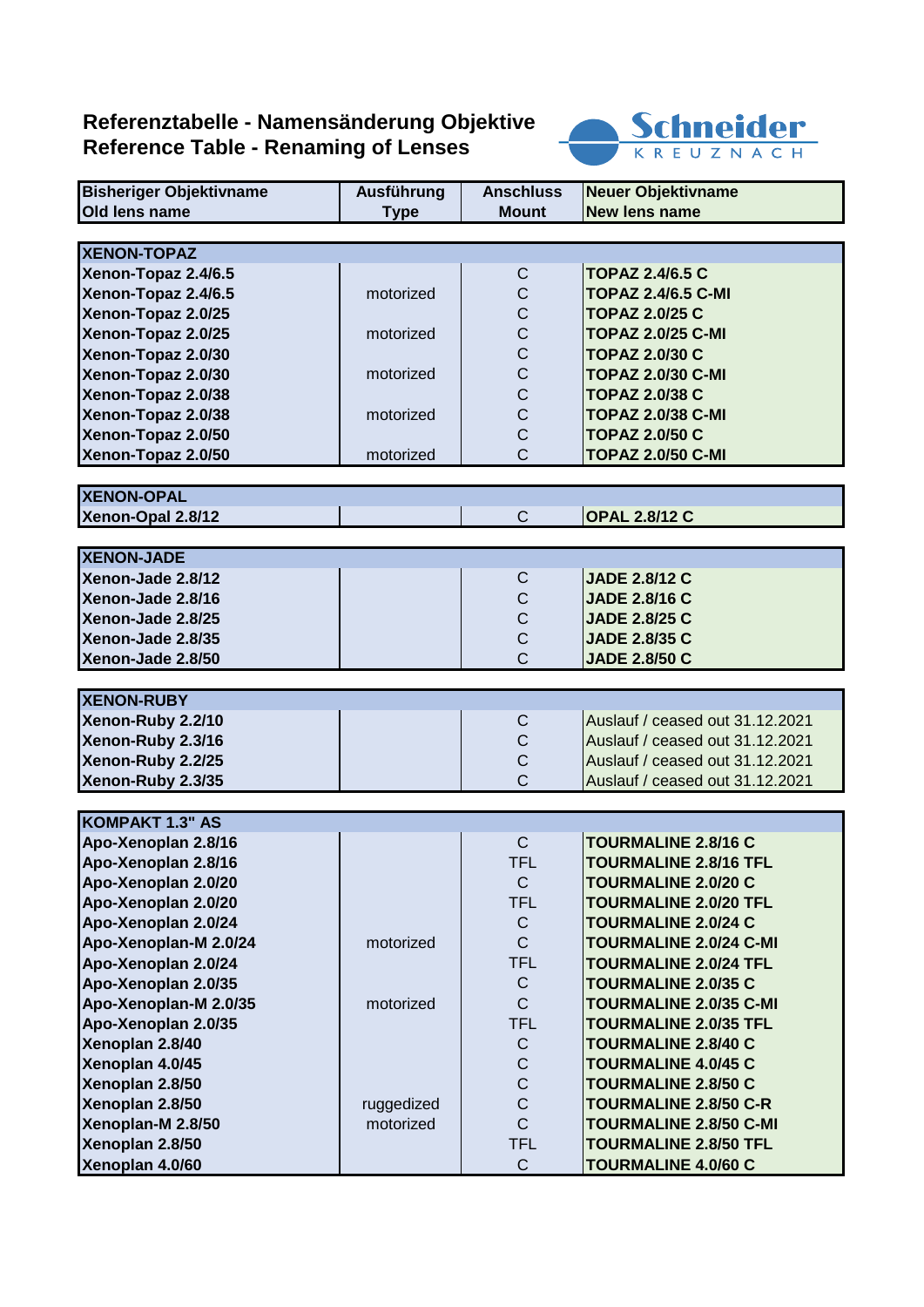| <b>KOMPAKT 1.3"</b>                  |                         |                               |                                                         |
|--------------------------------------|-------------------------|-------------------------------|---------------------------------------------------------|
| Xenoplan 2.0/28                      |                         | $\mathsf C$                   | <b>AQUAMARINE 2.0/28 C</b>                              |
| Xenoplan 2.0/28                      | ruggedized              | $\mathsf C$                   | <b>AQUAMARINE 2.0/28 C-R</b>                            |
| Xenoplan-M 2.0/28                    | motorized               | $\mathsf{C}$                  | <b>AQUAMARINE 2.0/28 C-MI</b>                           |
| Xenoplan 2,0/28                      |                         | <b>TFL</b>                    | <b>AQUAMARINE 2.0/28 TFL</b>                            |
| Xenoplan 2.0/35                      |                         | $\mathsf C$                   | <b>AQUAMARINE 2.0/35 C</b>                              |
| Xenoplan 2,0/35                      |                         | <b>TFL</b>                    | <b>AQUAMARINE 2.0/35 TFL</b>                            |
|                                      |                         |                               |                                                         |
| <b>KOMPAKT 1"</b>                    |                         |                               |                                                         |
| Cinegon 1.9/10                       |                         | C                             | <b>TURQUOISE 1.9/10 C</b>                               |
| Cinegon 1.9/10                       | ruggedized              | $\mathsf C$                   | <b>TURQUOISE 1.9/10 C-R</b>                             |
| Cinegon 1.9/10                       | motorized               | $\mathsf C$                   | <b>TURQUOISE 1.9/10 C-MI</b>                            |
| Cinegon 1.8/16                       |                         | $\mathsf C$                   | <b>TURQUOISE 1.8/16 C</b>                               |
| Cinegon 1.8/16                       | ruggedized              | $\mathsf{C}$                  | <b>TURQUOISE 1.8/16 C-R</b>                             |
| Cinegon 1.8/16                       | motorized               | $\mathsf C$                   | <b>TURQUOISE 1.8/16 C-MI</b>                            |
| Tele-Xenar 2.2/70                    |                         | $\mathsf C$                   | <b>TURQUOISE 2.2/70 C</b>                               |
| Tele-Xenar 2.2/70                    | ruggedized              | $\overline{C}$                | <b>TURQUOISE 2.2/70 C-R</b>                             |
| Tele-Xenar-M 2.2/70                  | motorized               | $\overline{C}$                | <b>TURQUOISE 2.2/70 C-MI</b>                            |
|                                      |                         |                               |                                                         |
| <b>KOMPAKT 2/3" APO</b>              |                         |                               |                                                         |
| Apo-Xenoplan 1.4/23                  |                         | C                             | Auslauf / ceased out 31,12,2021                         |
| Apo-Xenoplan 1.4/23                  | ruggedized              | $\mathsf C$                   | Auslauf / ceased out 31,12,2021                         |
| Apo-Xenoplan 1.4/23                  | motorized               | $\mathsf C$                   | Auslauf / ceased out 31.12.2021                         |
| Apo-Xenoplan 1.8/35                  |                         | $\mathsf C$                   | <b>BERYL 1.8/35 C</b>                                   |
| Apo-Xenoplan 1.8/35                  | ruggedized              | $\overline{C}$                | <b>BERYL 1.8/35 C-R</b>                                 |
| Apo-Xenoplan 1.8/35                  | motorized               | $\overline{C}$                | <b>BERYL 1.8/35 C-MI</b>                                |
|                                      |                         |                               |                                                         |
|                                      |                         |                               |                                                         |
|                                      |                         |                               |                                                         |
| KOMPAKT 2/3"                         |                         |                               |                                                         |
| <b>Cinegon 1.8/4.8</b>               |                         | C                             | <b>CITRINE 1.8/4.8 C</b>                                |
| <b>Cinegon 1.8/4.8</b>               | ruggedized              | $\mathsf C$                   | <b>CITRINE 1.8/4.8 C-R</b>                              |
| Cinegon 1.8/4.8                      | stabilized              | $\mathsf C$                   | <b>CITRINE 1.8/4.8 C-S</b>                              |
| <b>Cinegon-M 1.8/4.8</b>             | motorized               | $\mathsf C$                   | <b>CITRINE 1.8/4.8 C-MI</b>                             |
| Cinegon 2.1/6                        |                         | $\mathsf C$                   | Auslauf / ceased out 30.06.2021                         |
| Cinegon 2.1/6                        | ruggedized              | $\overline{C}$                | Auslauf / ceased out 30.06.2021                         |
| Cinegon-M 2.1/6                      | motorized               | C                             | Auslauf / ceased out 30.06.2021                         |
| Cinegon 1.4/8                        |                         | $\mathsf C$                   | <b>CITRINE 1.4/8 C</b>                                  |
| Cinegon 1.4/8                        | ruggedized              | $\mathsf C$                   | <b>CITRINE 1.4/8 C-R</b>                                |
| Cinegon 1.4/8                        | stabilized              | $\mathsf C$                   | <b>CITRINE 1.4/8 C-S</b>                                |
| Cinegon-M 1.4/8                      | motorized               | $\mathsf C$                   | CITRINE 1.4/8 C-MI                                      |
| Cinegon 1.4/12                       |                         | $\mathsf C$                   | <b>CITRINE 1.4/12 C</b>                                 |
| Cinegon 1.4/12                       | ruggedized              | $\mathsf C$                   | <b>CITRINE 1.4/12 C-R</b>                               |
| Cinegon 1.4/12                       | stabilized              | $\mathsf C$                   | <b>CITRINE 1.4/12 C-S</b>                               |
| Cinegon-M 1.4/12                     | motorized               | $\mathsf C$                   | <b>CITRINE 1.4/12 C-MI</b>                              |
| Xenoplan 1.4/17                      |                         | $\mathsf C$                   | <b>CITRINE 1.4/17 C</b>                                 |
| Xenoplan 1.4/17                      | ruggedized              | $\mathsf C$                   | <b>CITRINE 1.4/17 C-R</b>                               |
| Xenoplan 1.4/17                      | stabilized              | $\mathsf C$                   | <b>CITRINE 1.4/17 C-S</b>                               |
| Xenoplan-M 1.4/17                    | motorized               | $\mathsf C$                   | <b>CITRINE 1.4/17 C-MI</b>                              |
| Xenoplan 1.4/23                      |                         | $\mathsf C$                   | <b>CITRINE 1.4/23 C</b>                                 |
| Xenoplan 1.4/23                      | ruggedized              | $\mathsf C$                   | <b>CITRINE 1.4/23 C-R</b>                               |
| Xenoplan-M 1.4/23                    | motorized               | $\mathsf C$                   | <b>CITRINE 1.4/23 C-MI</b>                              |
| Xenoplan 1.9/35                      |                         | $\mathsf C$                   | <b>CITRINE 1.9/35 C</b>                                 |
| Xenoplan 1.9/35<br>Xenoplan-M 1.9/35 | ruggedized<br>motorized | $\mathsf C$<br>$\overline{C}$ | <b>CITRINE 1.9/35 C-R</b><br><b>CITRINE 1.9/35 C-MI</b> |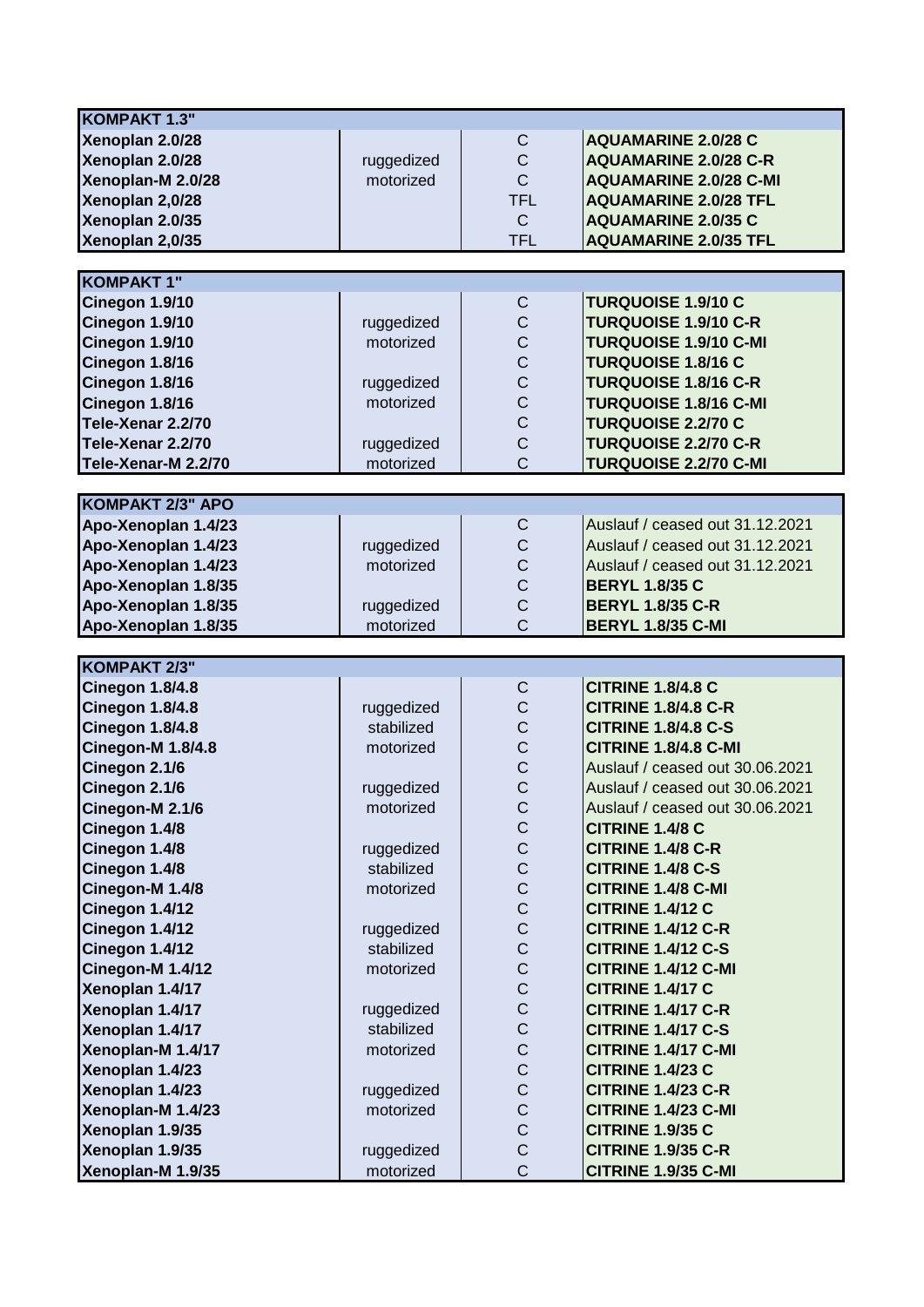| <b>LICHTSTARKE OBJEKTIVE</b>    |           |                        |                                 |
|---------------------------------|-----------|------------------------|---------------------------------|
| <b>Xenon 0.95/17</b>            |           | $\mathsf{C}$           | Auslauf / ceased out 31.12.2021 |
| <b>Xenon 0.95/25</b>            |           | $\mathsf{C}$           | <b>ONYX 0.95/25 C</b>           |
|                                 |           |                        |                                 |
| <b>TELEZENTRISCHE OBJEKTIVE</b> |           |                        |                                 |
| Xenoplan 1:1/0.14/11            |           | $\mathsf C$            | <b>SYLVINE 0.14/1.0x C</b>      |
| Xenoplan 1:2/0.14/11            |           | $\mathsf C$            | <b>SYLVINE 0.07/0.5x C</b>      |
| Xenoplan 1:3/0.14/11            |           | $\mathsf C$            | <b>SYLVINE 0.05/0.33x C</b>     |
| Xenoplan 1:4/0.13/11            |           | $\mathsf{C}$           | <b>SYLVINE 0.03/0.25x C</b>     |
| Xenoplan 1:5/0.13/11            |           | $\overline{C}$         | <b>SYLVINE 0.03/0.2x C</b>      |
|                                 |           |                        |                                 |
| <b>XENON-EMERALD</b>            |           |                        |                                 |
| Xenon-Emerald 2.8/28            | Version S | F                      | <b>EMERALD 2.8/28 F-SD</b>      |
| Xenon-Emerald 2.8/28            | Version S | V48                    | <b>EMERALD 2.8/28 V48-SD</b>    |
| Xenon-Emerald 2.8/28            | Version L | F.                     | EMERALD 2.8/28 F-LD             |
| Xenon-Emerald 2.8/28            | Version L | V48                    | <b>EMERALD 2.8/28 V48-LD</b>    |
| Xenon-Emerald 2.2/50            |           | F.                     | <b>EMERALD 2.2/50 F</b>         |
| Xenon-Emerald 2.2/50            |           | V48                    | <b>EMERALD 2.2/50 V48</b>       |
| Xenon-Emerald 4.0/60            |           | F.                     | <b>EMERALD 4.0/60 F</b>         |
| Xenon-Emerald 4.0/60            |           | V48                    | <b>EMERALD 4.0/60 V48</b>       |
| Xenon-Emerald 4.0/80            |           | F                      | <b>EMERALD 4.0/80 F</b>         |
| Xenon-Emerald 4.0/80            |           | V48                    | <b>EMERALD 4.0/80 V48</b>       |
| Xenon-Emerald 2.8/100           | Version S | F.                     | <b>EMERALD 2.8/100 F-SD</b>     |
| Xenon-Emerald 2.8/100           | Version S | V48                    | <b>EMERALD 2.8/100 V48-SD</b>   |
| Xenon-Emerald 2.9/100           | Version L | F.                     | <b>EMERALD 2.9/100 F-LD</b>     |
| Xenon-Emerald 2.9/100           | Version L | V48                    | <b>EMERALD 2.9/100 V48-LD</b>   |
|                                 |           |                        |                                 |
| <b>VERGRÖSSERUNGSOBJEKTIVE</b>  |           |                        |                                 |
| Componon 4.0/28                 |           | Leica                  | Auslauf / ceased out 31.12.2021 |
| Componon 4.0/35                 |           | Leica                  | Auslauf / ceased out 31.12.2021 |
| Apo-Componon 2.8/40             |           | Leica                  | Auslauf / ceased out 31.12.2021 |
| Apo-Componon 4.0/45             |           | Leica                  | Auslauf / ceased out 31.12.2021 |
| Componon-S 2.8/50               |           | Leica                  | Auslauf / ceased out 31.12.2021 |
| Apo-Componon 4.0/60             |           | Leica                  | Auslauf / ceased out 31.12.2021 |
| Componon-S 4.0/80               |           | Leica                  | Auslauf / ceased out 31.12.2021 |
| Apo-Componon 4.5/90             |           | Leica                  | Auslauf / ceased out 31.12.2021 |
| Componon-S 5.6/100              |           | Leica                  | Auslauf / ceased out 31.12.2021 |
| Componon-S 5.6/135              |           | M <sub>50</sub> x 0.75 | <b>JASPER 5.6/135 M50</b>       |
| Componon-S 5.6/150              |           | M50 x 0.75             | <b>JASPER 5.6/150 M50</b>       |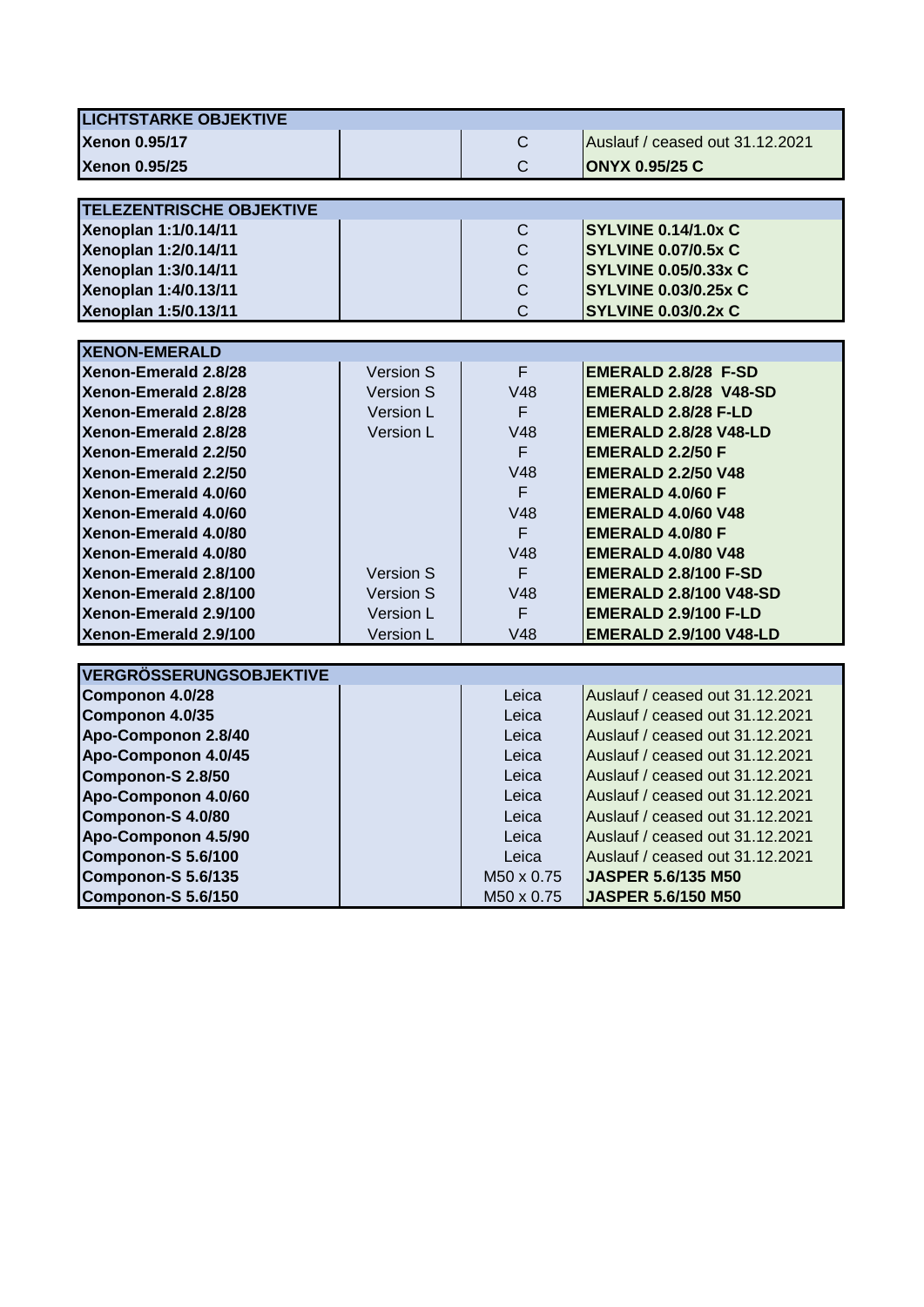| V38-OBJEKTIVE                                  |                    |            |                                     |
|------------------------------------------------|--------------------|------------|-------------------------------------|
| Componon 2.8/28                                |                    | V38        | <b>PYRITE 2.8/28 V38</b>            |
| Componon 2.8/35                                |                    | V38        | <b>PYRITE 2.8/35 V38</b>            |
| Apo-Componon 2.8/40                            |                    | V38        | <b>PYRITE 2.8/40 V38</b>            |
| Apo-Componon 4.0/45                            |                    | <b>V38</b> | <b>PYRITE 4.0/45 V38</b>            |
| Componon-S 2.8/50                              |                    | V38        | <b>PYRITE 2.8/50 V38</b>            |
| Apo-Componon 4.0/60                            |                    | V38        | <b>PYRITE 4.0/60 V38</b>            |
| Componon-S 4.0/80                              |                    | V38        | <b>PYRITE 4.0/80 V38</b>            |
| Makro-Symmar 5.6/80                            |                    | V38        | PYRITE 5.6/80/1.0x V38              |
| Apo-Componon 4.5/90                            |                    | V38        | <b>PYRITE 4.5/90 V38</b>            |
| Componon-S 5.6/100                             |                    | V38        | <b>PYRITE 5.6/100 V38</b>           |
| Apo-Componon 4.5/90                            | $\beta' = -0.30$   | V38        | PYRITE 4.5/90/0.3x V38              |
| Makro-Symmar 5.6/120                           | $\beta' = -1.00$   | V38        | <b>PYRITE 5.6/120/1.0x V38</b>      |
| Makro-Symmar 5.6/120                           | $\beta' = -0.75$   | <b>V38</b> | PYRITE 5.6/120/0.75x V38            |
| Makro-Symmar 5.6/120                           | $\beta' = -0.50$   | V38        | <b>PYRITE 5.6/120/0.5x V38</b>      |
| Makro-Symmar 5.6/120                           | $\beta' = -0.33$   | V38        | PYRITE 5.6/120/0.33x V38            |
| <b>Macro Varon 4.5/85</b>                      | $\beta' = -0.5$ -2 | V38        | PYRITE 4.5/85/0.5x-2.0x V38         |
|                                                |                    |            |                                     |
| <b>XENON-SAPPHIRE</b>                          |                    |            |                                     |
| Xenon-Sapphire 4.5/95                          | $-0.07x$           | <b>V70</b> | <b>SAPPHIRE 0.007/0.07x V70</b>     |
| Xenon-Sapphire 3.9/95                          | $-0.23x$           | V70        | <b>SAPPHIRE 0.02/0.23x V70</b>      |
| Xenon-Sapphire 3.7/96                          | $-0.29x$           | V70        | <b>SAPPHIRE 0.03/0.29x V70</b>      |
| Xenon-Sapphire 3.5/96                          | $-0.35x$           | V70        | <b>SAPPHIRE 0.04/0.35x V70</b>      |
| Xenon-Sapphire 3.2/96                          | $-0.5x$            | V70        | <b>SAPPHIRE 0.05/0.5x V70</b>       |
| Xenon-Sapphire 3.2/97                          | $-0.7x$            | V70        | <b>SAPPHIRE 0.06/0.7x V70</b>       |
| Xenon-Sapphire 2.8/98                          | $-0.875x$          | V70        | <b>SAPPHIRE 0.08/0.875x V70</b>     |
| Xenon-Sapphire 2.8/98                          | $-1.143x$          | V70        | <b>SAPPHIRE 0.09/1.143x V70</b>     |
| Xenon-Sapphire 3.2/88                          | $-1.75x$           | <b>V70</b> | <b>SAPPHIRE 0.10/1.75x V70</b>      |
| Xenon-Sapphire 3.2/88                          | $-1.75x$           | V70        | <b>SAPPHIRE 0.10/1.75x V70-BS</b>   |
|                                                |                    |            |                                     |
| Xenon-Sapphire 3.2/97                          | $-1.43x$           | V70        | <b>SAPPHIRE XL 0.09/1.43x V70</b>   |
| Xenon-Sapphire 3.2/96                          | $-2.0x$            | V70        | <b>SAPPHIRE XL 0.10/2.0x V70</b>    |
|                                                |                    |            |                                     |
| <b>XENON-DIAMOND</b>                           | $-2.6x$            | <b>V70</b> | <b>DIAMOND 0.13/2.6x V70</b>        |
| Xenon-Diamond 2.7/111<br>Xenon-Diamond 2.9/106 |                    | V70        | <b>DIAMOND 0.12/2.6x V70-BS</b>     |
| Xenon-Diamond 2.2/117                          | $-2.6x$            | V90        | <b>DIAMOND 0.17/3.5x V90</b>        |
| Xenon-Diamond 2.3/116                          | $-3.5x$            | V90        | <b>DIAMOND 0.16/3.5x V90-BS</b>     |
| Xenon-Diamond 1.5/82                           | $-3.5x$            | V70        | <b>DIAMOND 0.22/5.2x V70</b>        |
|                                                | $-5.2x$            |            |                                     |
| Xenon-Diamond 1.6/80                           | $-5.2x$            | V70        | <b>DIAMOND 0.22/5.2x V70-BS</b>     |
| Xenon-Black Diamond 2.3/116                    | $-3.33x$           | V90        | <b>DIAMOND XL 0.16/3.33x V90-BS</b> |
| Xenon-Black Diamond 1.6/82                     | $-5.0x$            | V70        | <b>DIAMOND XL 0.21/5.0x V70-BS</b>  |
|                                                |                    |            |                                     |